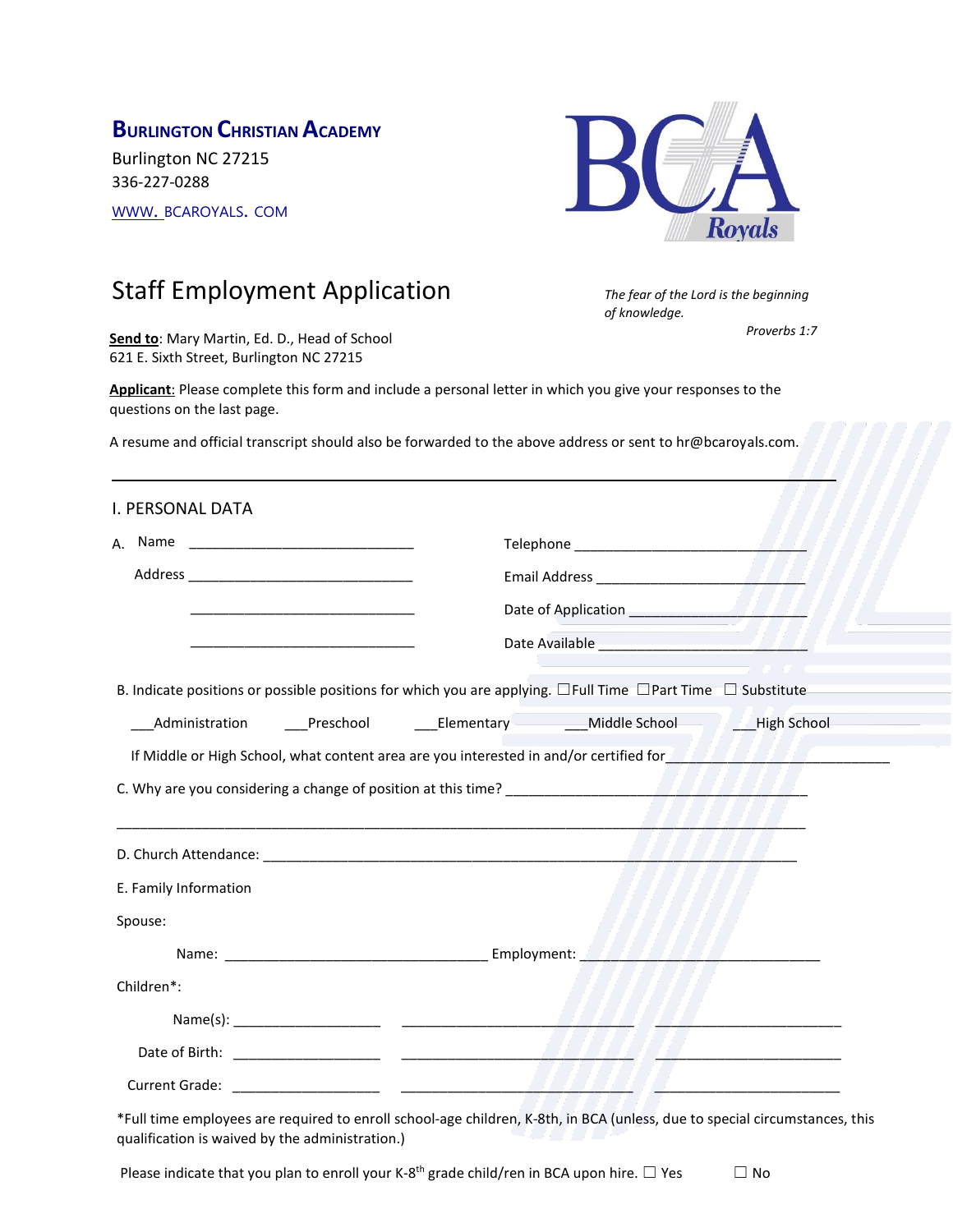#### II. EDUCATION DATA

A. Please upload a copy of your transcripts. Official transcripts must be submitted upon hire.

B. Other Preparation/Special Certifications

#### III. TEACHING EXPERIENCE DATA:

A. Please upload a current resume.

IV. OTHER EXPERIENCE DATA:

Please list other experiences which you feel strengthen your application. Begin with the most recent experience and proceed in reverse chronological order.

\_\_\_\_\_\_\_\_\_\_\_\_\_\_\_\_\_\_\_\_\_\_\_\_\_\_\_\_\_\_\_\_\_\_\_\_\_\_\_\_\_\_\_\_\_\_\_\_\_\_\_\_\_\_\_\_\_\_\_\_\_\_\_\_\_\_\_\_\_\_\_\_\_\_\_\_\_\_\_\_\_\_\_\_\_\_\_\_\_\_\_\_\_

\_\_\_\_\_\_\_\_\_\_\_\_\_\_\_\_\_\_\_\_\_\_\_\_\_\_\_\_\_\_\_\_\_\_\_\_\_\_\_\_\_\_\_\_\_\_\_\_\_\_\_\_\_\_\_\_\_\_\_\_\_\_\_\_\_\_\_\_\_\_\_\_\_\_\_\_\_\_\_\_\_\_\_\_\_\_\_\_\_\_\_\_\_

\_\_\_\_\_\_\_\_\_\_\_\_\_\_\_\_\_\_\_\_\_\_\_\_\_\_\_\_\_\_\_\_\_\_\_\_\_\_\_\_\_\_\_\_\_\_\_\_\_\_\_\_\_\_\_\_\_\_\_\_\_\_\_\_\_\_\_\_\_\_\_\_\_\_\_\_\_\_\_\_\_\_\_\_\_\_\_\_\_\_\_\_\_

\_\_\_\_\_\_\_\_\_\_\_\_\_\_\_\_\_\_\_\_\_\_\_\_\_\_\_\_\_\_\_\_\_\_\_\_\_\_\_\_\_\_\_\_\_\_\_\_\_\_\_\_\_\_\_\_\_\_\_\_\_\_\_\_\_\_\_\_\_\_\_\_\_\_\_\_\_\_\_\_\_\_\_\_\_\_\_\_\_\_\_\_\_

\_\_\_\_\_\_\_\_\_\_\_\_\_\_\_\_\_\_\_\_\_\_\_\_\_\_\_\_\_\_\_\_\_\_\_\_\_\_\_\_\_\_\_\_\_\_\_\_\_\_\_\_\_\_\_\_\_\_\_\_\_\_\_\_\_\_\_\_\_\_\_\_\_\_\_\_\_\_\_\_\_\_\_\_\_\_\_\_\_\_\_\_\_

\_\_\_\_\_\_\_\_\_\_\_\_\_\_\_\_\_\_\_\_\_\_\_\_\_\_\_\_\_\_\_\_\_\_\_\_\_\_\_\_\_\_\_\_\_\_\_\_\_\_\_\_\_\_\_\_\_\_\_\_\_\_\_\_\_\_\_\_\_\_\_\_\_\_\_\_\_\_\_\_\_\_\_\_\_\_\_\_\_\_\_\_\_

\_\_\_\_\_\_\_\_\_\_\_\_\_\_\_\_\_\_\_\_\_\_\_\_\_\_\_\_\_\_\_\_\_\_\_\_\_\_\_\_\_\_\_\_\_\_\_\_\_\_\_\_\_\_\_\_\_\_\_\_\_\_\_\_\_\_\_\_\_\_\_\_\_\_\_\_\_\_\_\_\_\_\_\_\_\_\_\_\_\_\_\_\_

\_\_\_\_\_\_\_\_\_\_\_\_\_\_\_\_\_\_\_\_\_\_\_\_\_\_\_\_\_\_\_\_\_\_\_\_\_\_\_\_\_\_\_\_\_\_\_\_\_\_\_\_\_\_\_\_\_\_\_\_\_\_\_\_\_\_\_\_\_\_\_\_\_\_\_\_\_\_\_\_\_\_\_\_\_\_\_\_\_\_\_\_\_

#### V. PERSONAL AND PROFESSIONAL REFERENCE DATA

Please give the names, addresses, telephone numbers, and occupation of at least three personal and two professional references, including your most recent educational supervisor and your pastor, elder, or small group leader. Return with your application the reference release forms.

PERSONAL

1.\_\_\_\_\_\_\_\_\_\_\_\_\_\_\_\_\_\_\_\_\_\_\_\_\_\_\_\_\_\_\_\_\_\_\_\_\_\_\_\_\_\_\_\_\_\_\_\_\_\_\_\_\_\_\_\_\_\_\_\_\_\_\_\_\_\_\_\_\_\_\_\_\_\_\_\_\_\_\_\_\_\_\_\_\_\_\_\_\_\_\_\_

PROFESSIONAL

1.\_\_\_\_\_\_\_\_\_\_\_\_\_\_\_\_\_\_\_\_\_\_\_\_\_\_\_\_\_\_\_\_\_\_\_\_\_\_\_\_\_\_\_\_\_\_\_\_\_\_\_\_\_\_\_\_\_\_\_\_\_\_\_\_\_\_\_\_\_\_\_\_\_\_\_\_\_\_\_\_\_\_\_\_\_\_\_\_\_\_\_\_

2.\_\_\_\_\_\_\_\_\_\_\_\_\_\_\_\_\_\_\_\_\_\_\_\_\_\_\_\_\_\_\_\_\_\_\_\_\_\_\_\_\_\_\_\_\_\_\_\_\_\_\_\_\_\_\_\_\_\_\_\_\_\_\_\_\_\_\_\_\_\_\_\_\_\_\_\_\_\_\_\_\_\_\_\_\_\_\_\_\_\_\_\_

PASTORAL (Pastor, Elder, Small Group Leader)

1.

#### VI. RECOGNITION DATA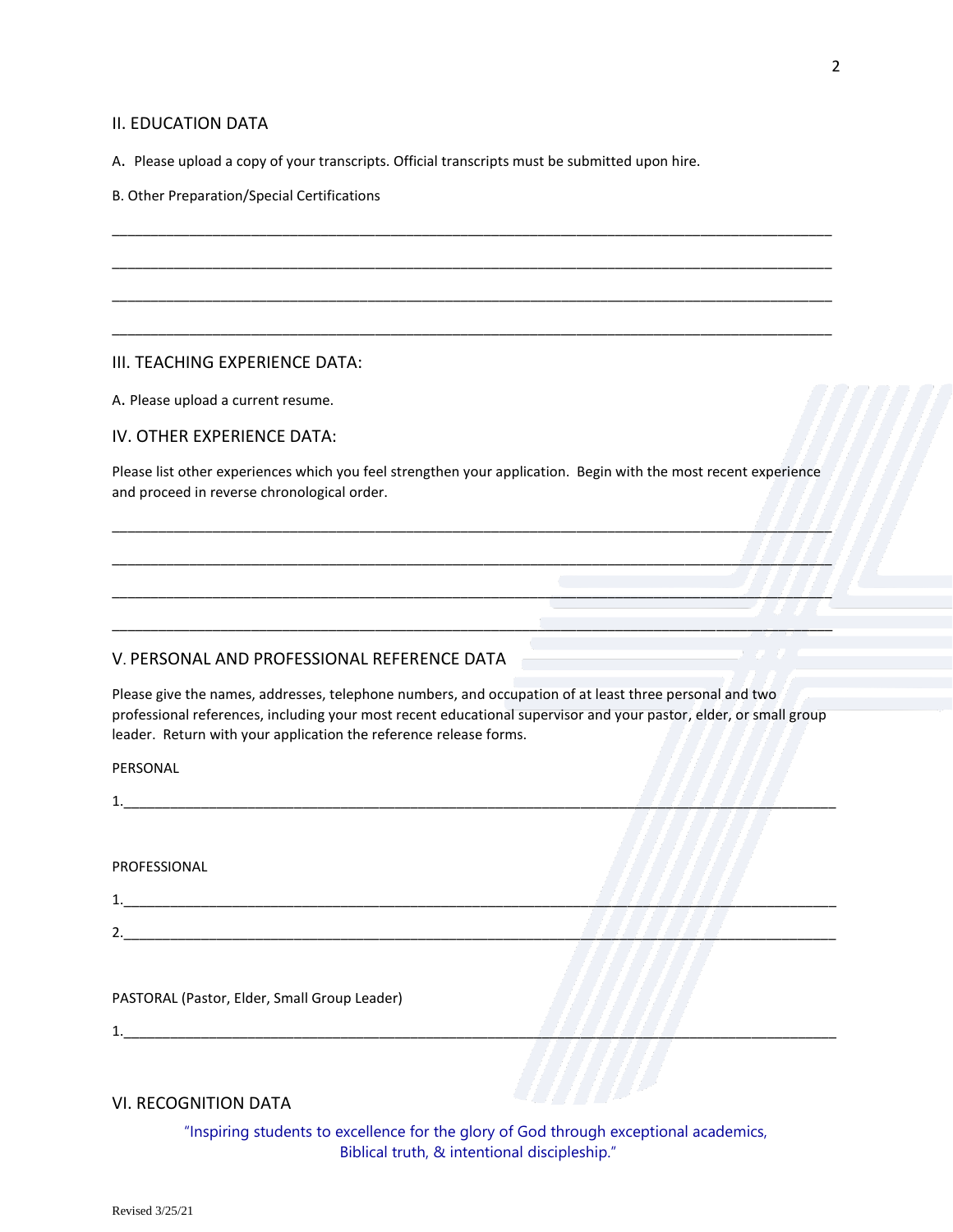Please list honors or areas of achievement.

#### VII. PERSONAL INTEREST DATA

Please list any areas of school life (e.g. art, athletics, cheerleading, drama, journalism, etc.) where you feel you have a personal interest. Indicate also the amount of experience you have in these interest areas.

\_\_\_\_\_\_\_\_\_\_\_\_\_\_\_\_\_\_\_\_\_\_\_\_\_\_\_\_\_\_\_\_\_\_\_\_\_\_\_\_\_\_\_\_\_\_\_\_\_\_\_\_\_\_\_\_\_\_\_\_\_\_\_\_\_\_\_\_\_\_\_\_\_\_\_\_\_\_\_\_\_\_\_\_\_\_\_\_\_\_\_\_\_

\_\_\_\_\_\_\_\_\_\_\_\_\_\_\_\_\_\_\_\_\_\_\_\_\_\_\_\_\_\_\_\_\_\_\_\_\_\_\_\_\_\_\_\_\_\_\_\_\_\_\_\_\_\_\_\_\_\_\_\_\_\_\_\_\_\_\_\_\_\_\_\_\_\_\_\_\_\_\_\_\_\_\_\_\_\_\_\_\_\_\_\_\_

\_\_\_\_\_\_\_\_\_\_\_\_\_\_\_\_\_\_\_\_\_\_\_\_\_\_\_\_\_\_\_\_\_\_\_\_\_\_\_\_\_\_\_\_\_\_\_\_\_\_\_\_\_\_\_\_\_\_\_\_\_\_\_\_\_\_\_\_\_\_\_\_\_\_\_\_\_\_\_\_\_\_\_\_\_\_\_\_\_\_\_\_\_

\_\_\_\_\_\_\_\_\_\_\_\_\_\_\_\_\_\_\_\_\_\_\_\_\_\_\_\_\_\_\_\_\_\_\_\_\_\_\_\_\_\_\_\_\_\_\_\_\_\_\_\_\_\_\_\_\_\_\_\_\_\_\_\_\_\_\_\_\_\_\_\_\_\_\_\_\_\_\_\_\_\_\_\_\_\_\_\_\_\_\_\_\_

\_\_\_\_\_\_\_\_\_\_\_\_\_\_\_\_\_\_\_\_\_\_\_\_\_\_\_\_\_\_\_\_\_\_\_\_\_\_\_\_\_\_\_\_\_\_\_\_\_\_\_\_\_\_\_\_\_\_\_\_\_\_\_\_\_\_\_\_\_\_\_\_\_\_\_\_\_\_\_\_\_\_\_\_\_\_\_\_\_\_\_\_\_

\_\_\_\_\_\_\_\_\_\_\_\_\_\_\_\_\_\_\_\_\_\_\_\_\_\_\_\_\_\_\_\_\_\_\_\_\_\_\_\_\_\_\_\_\_\_\_\_\_\_\_\_\_\_\_\_\_\_\_\_\_\_\_\_\_\_\_\_\_\_\_\_\_\_\_\_\_\_\_\_\_\_\_\_\_\_\_\_\_\_\_\_\_

\_\_\_\_\_\_\_\_\_\_\_\_\_\_\_\_\_\_\_\_\_\_\_\_\_\_\_\_\_\_\_\_\_\_\_\_\_\_\_\_\_\_\_\_\_\_\_\_\_\_\_\_\_\_\_\_\_\_\_\_\_\_\_\_\_\_\_\_\_\_\_\_\_\_\_\_\_\_\_\_\_\_\_\_\_\_\_\_\_\_\_\_\_

\_\_\_\_\_\_\_\_\_\_\_\_\_\_\_\_\_\_\_\_\_\_\_\_\_\_\_\_\_\_\_\_\_\_\_\_\_\_\_\_\_\_\_\_\_\_\_\_\_\_\_\_\_\_\_\_\_\_\_\_\_\_\_\_\_\_\_\_\_\_\_\_\_\_\_\_\_\_\_\_\_\_\_\_\_\_\_\_\_\_\_\_\_

VIII. QUESTIONS FOR PERSONAL RESPONSE (Please respond on a separate sheet.)

- 1. Give a concise but adequate statement of your personal faith in Jesus Christ.
- 2. In which church activities do you regularly participate? Do you hold any leadership roles in your church?
- 3. Why do you desire to be employed in a Christian school and especially at Burlington Christian Academy?
- 4. The Christian employee is most effective when he/she models the Christian life. Please share what this means to you in your personal habits, values, recreation, and all-encompassing lifestyle.
- 5. What, based on feedback from supervisors and colleagues, do you view as your areas of strength and areas for growth?

### IX. STATEMENT OF FAITH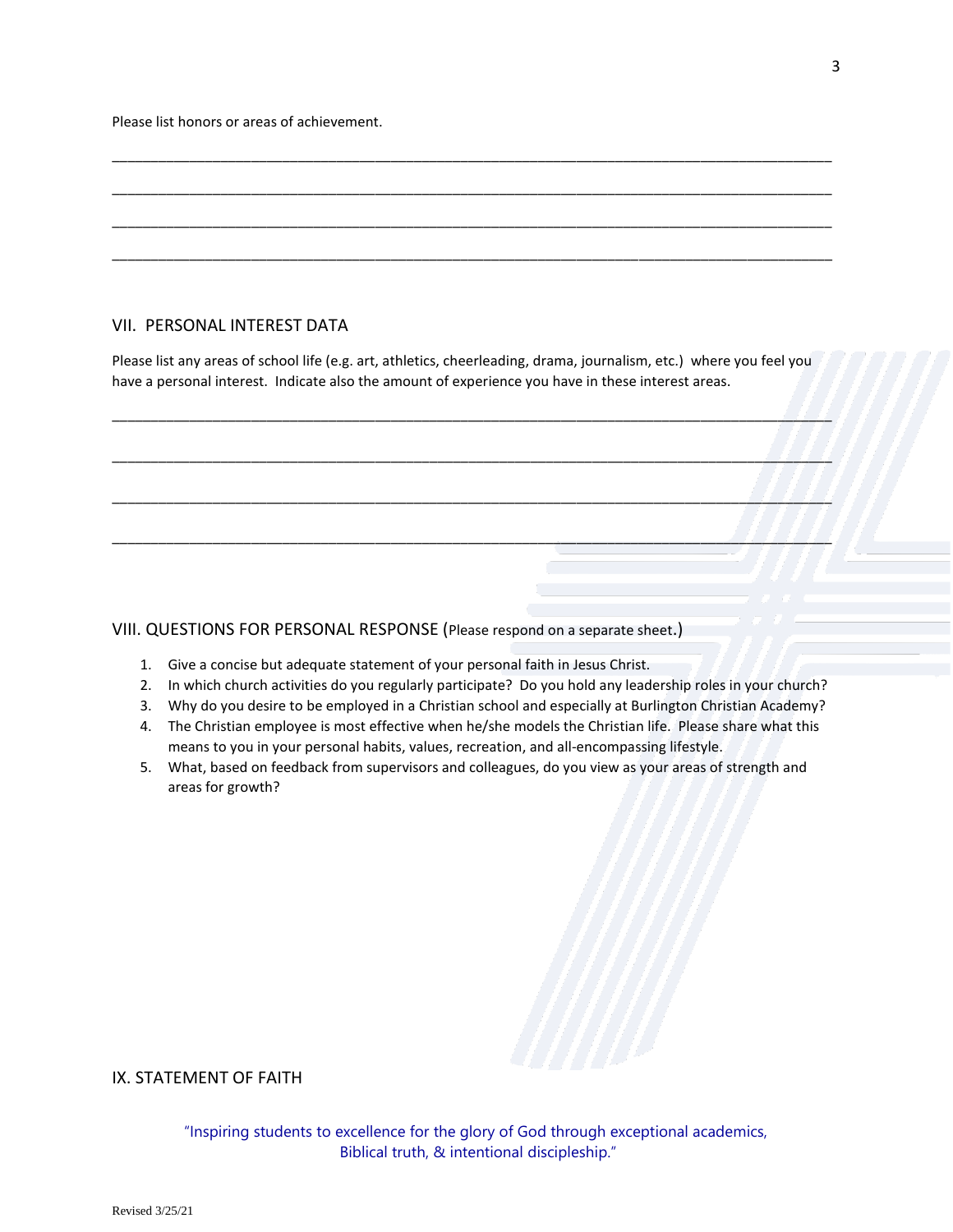- **1. We believe** the Bible to be the inspired, the only infallible, authoritative, inerrant Word of God (*II Timothy 3:15; II Peter 1:21).*
- **2. We believe** there is one God, eternally existent in three persons---Father, Son and Holy Spirit. (*Genesis 1:1; Matthew 28:19; John 10:30).*
- **3. We believe** in the deity of Christ. (*John 10:33);* His virgin birth *(Isaiah 7:14; Matthew 1:23; Luke 1:35);* His sinless life *(Hebrews 4:15; 7:26);* His miracles *(John 2:11)***;** His vicarious and atoning death *(I Corinthians 15:3; Ephesians 1:7; Hebrews 2:9);* His resurrection *(John 11:25; I Corinthians 15:4);* His ascension to the right hand of the Father *(Mark 16:19);* His personal return in power and glory *(Acts 1:11; Revelation 19:11).*
- **4. We believe** in the absolute necessity of regeneration by the Holy Spirit for salvation because of the exceeding sinfulness of human nature: and that men are justified on the single ground of faith in the shed blood of Christ, and that only by God's grace and through faith we are saved *(John 3:16-19; 5:24; Romans 3:23; 5:8-9; Ephesians 2:8- 10; Titus 3:5).*
- *5.* **We believe** in the resurrection of both the saved and the lost; they that are saved unto the resurrection of life, and they that are lost to the resurrection of damnation *(John 5:28-29).*
- **6. We believe** in the spiritual unity of believers in our Lord Jesus Christ *(Romans 8:9; I Corinthians 12:12-13; Galatians 3:26-28).*
- **7. We believe** in the present ministry of the Holy Spirit, by whose indwelling the Christian is enabled to live a godly life *(Romans 8:13-14, I Corinthians 3:16; 6:19- 20; Ephesians 4:30; 5:18).*

Signature\_\_\_\_\_\_\_\_\_\_\_\_\_\_\_\_\_\_\_\_\_\_\_\_ Date\_\_\_\_\_\_\_\_\_\_\_\_\_\_\_\_\_\_\_

X. SOCIAL MEDIA EXPECTATIONS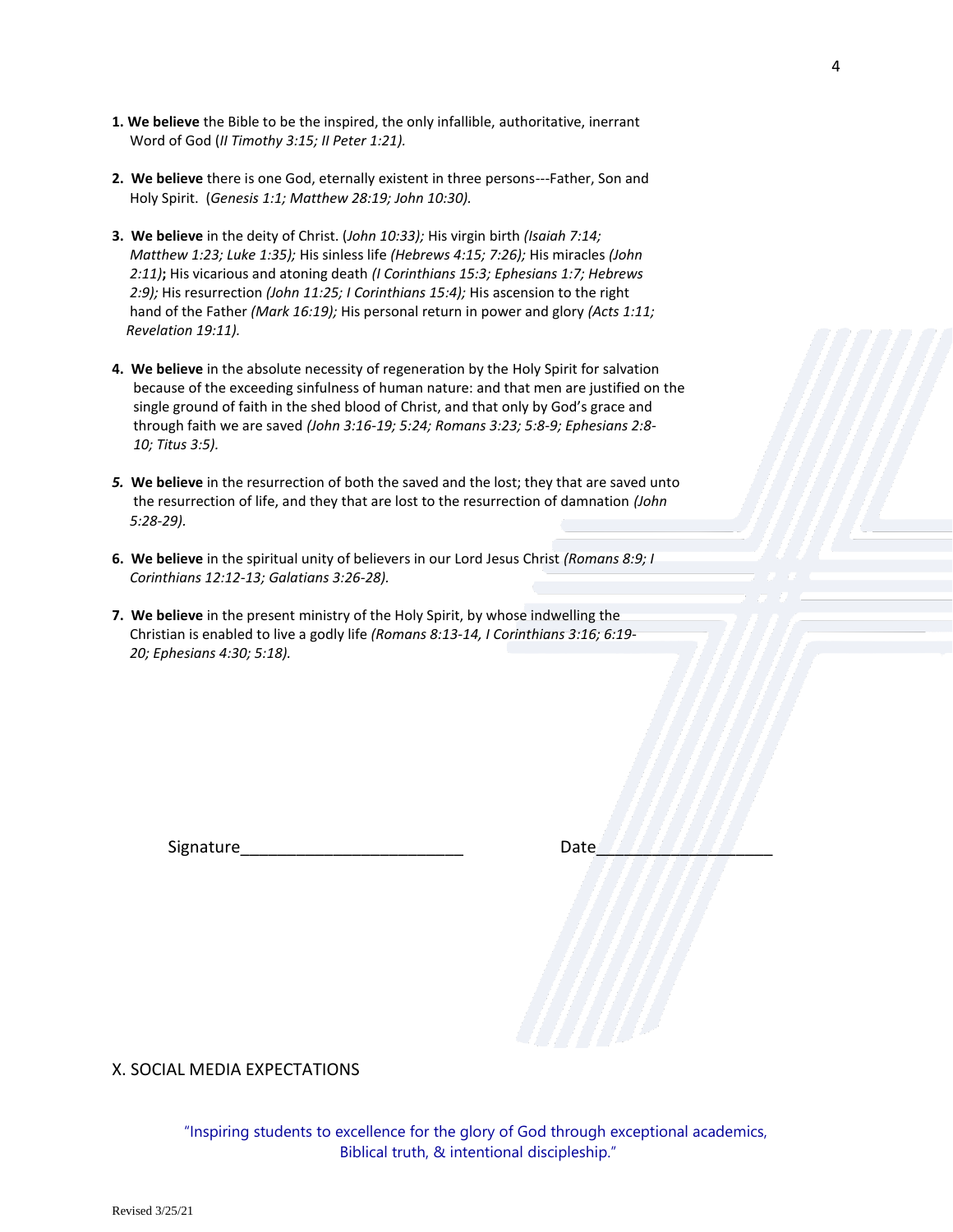Internet/Electronic networking brings with it many benefits as well as challenges and risks. As a school community, Burlington Christian Academy encourages the use of such media in order to be effective and efficient in our communication, serve as valuable sources of information, and enhance the educational environment. With the understanding that social networking and the use of internet/electronic media is not private information and has the capability of reaching many people in a short amount of time, guidelines and usage policies have been established to help guide and protect the staff and BCA community and to ensure the Christian testimony of both employees and the school.

All internet, social networking, and other electronic media activities are subject to all the school policies and procedures.

Electronic media may not be used for knowingly transmitting, retrieving, or storing any communications that are of discriminatory or harassing nature, or are derogatory to any individual or group, or are of a defamatory or threatening nature, or are for "chain letters", or are for any other purpose that is illegal or against school policy.

Employees should not engage in personal social networking during established school hours as this would interfere with the work environment and requirements.

Administrative approval is required for employees who use electronic resources of the school to send public messages. Any message that may act as the "voice" or position of the school must be approved by the administration of the school.

Any information or messages from an employee of the school should not disclose any confidential information about the school, the students, or the employees of the school. Employees should not present information that would threaten the security or privacy of individuals or compromise the testimony and integrity of the school.

Written messages are, or can become, public. What is posted online is public and privacy rights do not apply. Employees must use common sense in all communications, messages and written information. Employees should be Christian role models at all times, and what is said through the use of electronic media reflects on them as an individual and on the school. Employees should speak well of staff, school, and the school family. In no manner should employees compromise the testimony and integrity of the school.

Offensive and/or sexually explicit documents may not be accessed, displayed, printed, archived, stored, distributed, edited, or recorded using school resources.

Whether at home or school, all employees should serve as a Christian role model and uphold their personal testimony and the testimony of the school. All school policies, especially policies regarding relationships, communication, Christian principles, etc. apply in the use of internet/electronic media.

Use of the Internet/electronic media that does not uphold BCA's Statement of Faith and testimony of the school may be grounds for dismissal.

**Signature\_\_\_\_\_\_\_\_\_\_\_\_\_\_\_\_\_\_\_\_\_\_\_\_\_\_\_\_\_\_\_ Date\_\_\_\_\_\_\_\_\_\_\_\_\_\_\_\_\_**

## **AUTHORIZATION TO RELEASE REFERENCE INFORMATION**